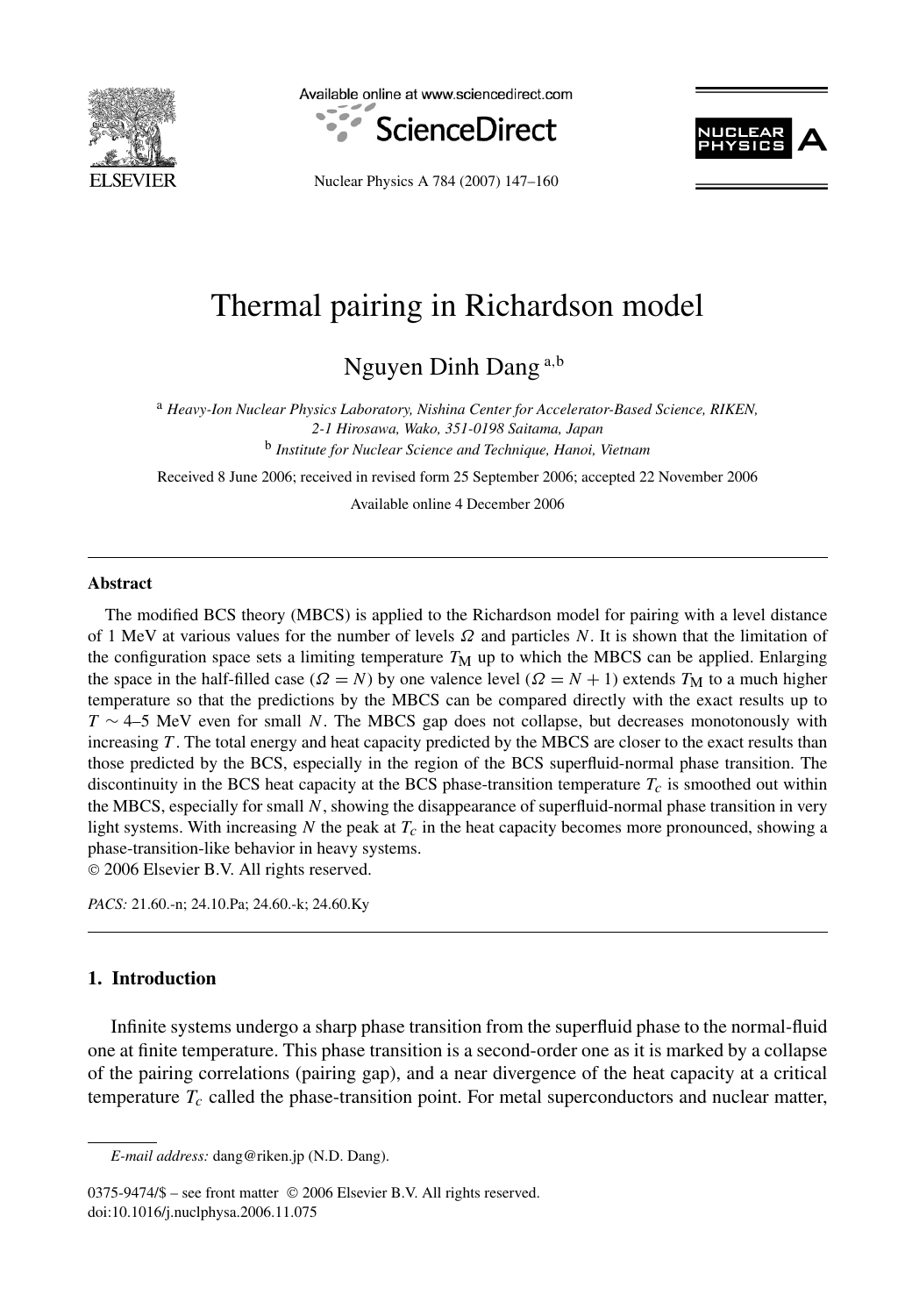by solving the BCS equation at finite temperature (FTBCS) for a constant level density around the Fermi surface, the critical temperature is found to be  $T_c \approx 0.567\Delta(0)$ , where  $\Delta(0)$  is the pairing gap at zero temperature  $T = 0$  [1].

The application of the BCS theory and its generalization, the Hartree–Fock–Bogoliubov (HFB) theory, to finite Fermi systems paved the way to study the superfluid-normal (SN) phase transition in nuclei at finite temperature *T* [2–4]. Soon it has been realized, however, that the BCS and HFB theories ignore a number of quantal and thermodynamic fluctuations, which become large in small systems due to their finiteness. Several papers have studied the effect of thermal fluctuations in the pairing field and showed that the pairing gap does not collapse as has been predicted by the BCS theory, but decreases monotonously as the temperature increases, and remains finite even at rather high *T* [5–7]. The conclusion is that thermal fluctuations in the pairing field wash out the second-order SN phase transition. It was unclear, however, about the origin of these fluctuations. Indeed the approach based on the macroscopic Landau theory of phase transitions refers to them as the fluctuations of the most probable values of the paring gap [5,6]. This concept is close to that of the static-path approximation, which treats thermal fluctuations on all possible static paths around the mean field [7].

In the recently proposed modified-BCS (MBCS) theory [8,9], and its generalization, the modified-HFB (MHFB) theory [10], it has been shown for the first time that it is the fluctuations of quasiparticle number that smooth out the sharp SN phase transition and lead to the non-vanishing thermal pairing in finite systems. These quasiparticle-number fluctuations are ignored in the standard BCS and HFB theories at finite temperature, as has been pointed out by Goodman [4]. As a consequence, these theories violate the unitarity relation for the generalized particle-density matrix *R*, which requires  $R^2 = R$ . Goodman has shown that  $R^2(T) \neq R(T)$ within the HFB theory at  $T \neq 0$ , and the difference is proportional to the square  $\delta \mathcal{N}^2$  of the quasiparticle-number fluctuation, namely

$$
\text{Tr}[R^2(T) - R(T)] = 2\delta \mathcal{N}^2 \equiv 2 \sum_i \delta \mathcal{N}_i^2 = 2 \sum_i n_i (1 - n_i),\tag{1}
$$

where

$$
n_i = \left[e^{\beta E_i} + 1\right]^{-1} \tag{2}
$$

is the occupation number of non-interacting quasiparticles with energy  $E_i$  at temperature  $T =$  $1/\beta$  on the *i*th orbital [4]. The MHFB theory restores the unitarity relation by explicitly including the quasiparticle-number fluctuations, making use of a secondary Bogoliubov transformation from quasiparticle operators to modified quasiparticle ones. The modified single-particle density matrix  $\bar{\rho}$  and particle-pairing tensor  $\bar{\tau}$  in the MHFB equation have additional terms, which contain the quasiparticle-number fluctuation  $\delta N$ . In the limiting case of a constant pairing interaction *G* the MHFB equation is reduced to the MBCS one. The numerical calculations carried out for realistic nuclei within the MBCS theory have confirmed that the pairing gap does not vanish but decrease with increasing *T* , and the sharp discontinuity in the heat capacity is smoothed out. Among the merits of the MBCS and MHFB theories are their microscopic nature and simplicity. As a matter of fact, solving the MBCS (MHFB) equation turns out to be as simple as the BCS (HFB) one.

Since the experimental evidences of the thermal non-vanishing pairing gap and smoothing out the sharp bump of the heat capacity are currently scarce [11], a convincing test of the effectiveness of the MBCS (MHFB) theory is to use a model, which allows exact solutions to be compared with. The Richardson model [12] can serve very well this aim as it is a model for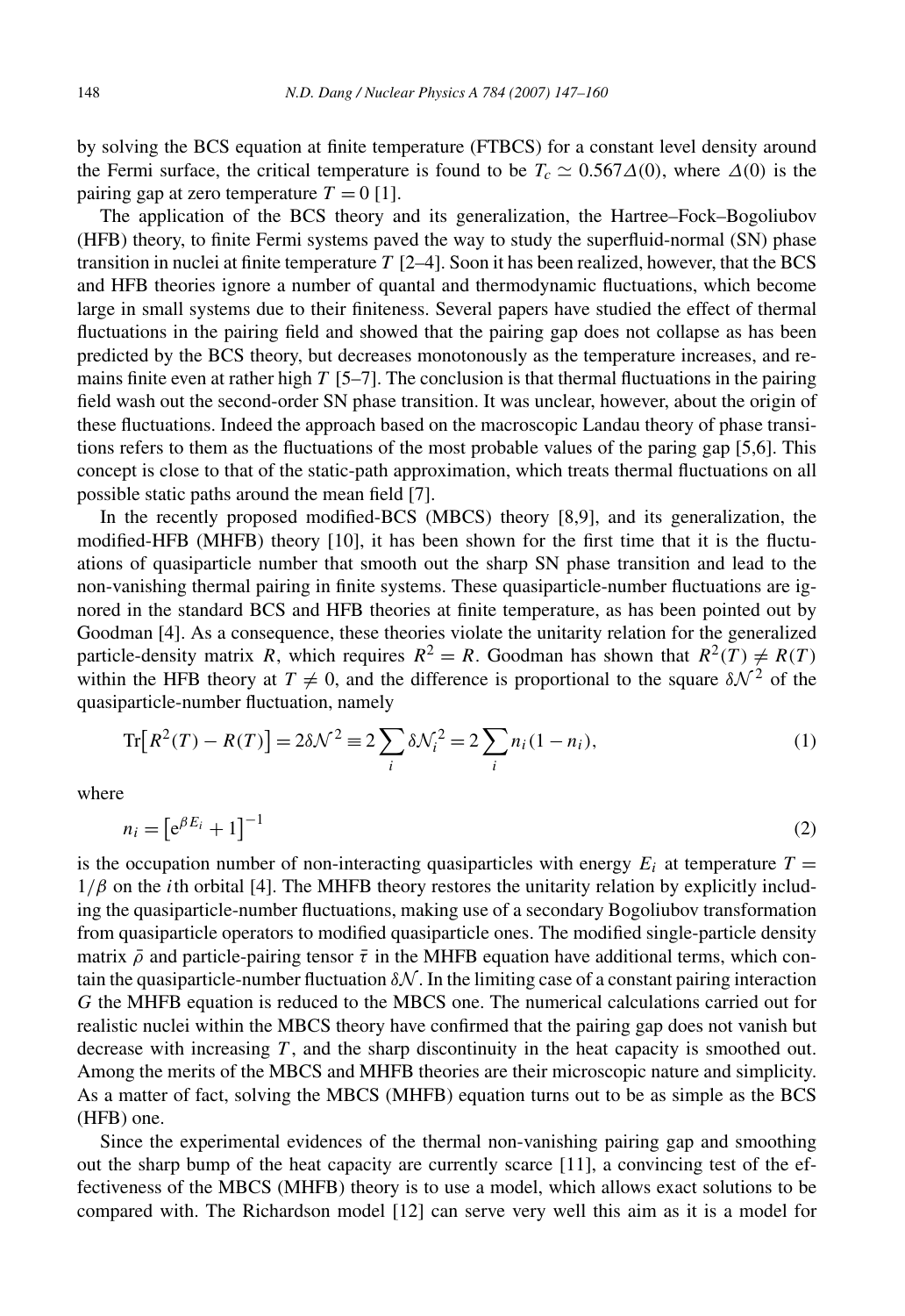The aim of the present paper is to conduct a systematic test of the MBCS theory at finite temperature within the Richardson model for pairing. By comparing the predictions of the MBCS theory with the exact results obtained at various values of level and particle numbers as well as temperature, it will be possible to give an exhausting answer to the applicability and validity of this theory.

The paper is organized as follows. The outline of the Richardson model and its BCS, MBCS and exact solutions at finite temperature are given in Section 2. The results of numerical calculations are analyzed in Section 3. The last section summarizes the paper, where conclusions are drawn.

# **2. Exact and approximate solutions for Richardson model at finite temperature**

# *2.1. The model*

The Richardson model, considered in the present paper, consists of *Ω* doubly-folded equidistant levels, which interact via a pairing force with a constant parameter *G*. <sup>1</sup> The Hamiltonian of this model is written as

$$
H = \sum_{i=1}^{\Omega} \epsilon_i N_i - G \sum_{i,j=1}^{\Omega} P_i^{\dagger} P_j,
$$
 (3)

where  $\epsilon_i$  are the single-particle energies,  $\lambda$  denotes the chemical potential. The particle-number operator  $N_i$  and pairing operators  $P_i^{\dagger}$ ,  $P_i$  are given in terms of the creation and destruction particle operators  $a_i^{\dagger}$  and  $a_i$  as

$$
N_i = a_i^{\dagger} a_i + a_{-i}^{\dagger} a_{-i}, \qquad P_i^{\dagger} = a_i^{\dagger} a_{-i}^{\dagger}, \qquad P_i = (P_i^{\dagger})^{\dagger}.
$$
 (4)

They satisfy the following commutation relations

$$
[P_i, P_j^{\dagger}] = \delta_{ij}(1 - N_i), \qquad [N_i, P_j^{\dagger}] = 2\delta_{ij} P_j^{\dagger}, \qquad [N_i, P_j] = -2\delta_{ij} P_j.
$$
 (5)

The single-particle energies take the values  $\epsilon_i = i\epsilon$  with index *i* running over all  $\Omega$  levels. The model is called half-filled when the number *Ω* of levels is equal to the number *N* of particles. This particle–hole (*ph*) symmetric case means that, in the absence of interaction ( $G = 0$ ), the lowest  $\Omega_h = \Omega/2$  hole levels are occupied with  $N = \Omega$  particles (two particles on each level), while the upper  $\Omega_p = \Omega/2$  particle levels are empty. In general, the number  $\Omega_h$  of hole levels is not necessary to be the same as the number  $\Omega_p$  of particle levels, i.e.  $\Omega_h \neq \Omega_p \neq \Omega/2$ . Numerating particle (*p*) and hole (*h*) levels from the levels closest to the Fermi surface, the particle and hole energies are equal to  $\epsilon_p = \epsilon(\Omega_h + p)$  and  $\epsilon_h = \epsilon(\Omega_h - h + 1)$ , respectively, with *p* indices running from 1 to  $\Omega_p$ , and *h* indices running from 1 to  $\Omega_h = \Omega - \Omega_h$ . The level distance  $\epsilon = 1$  MeV will be used in the present paper.

<sup>&</sup>lt;sup>1</sup> This model is also called the picket-fence model, ladder model, doubly degenerate equidistant pairing model, or simply pairing model. It was solved exactly for the first time by Richardson in the sixties [12]. This is the reason why it is also known under the name "Richardson model", adopted in the present paper.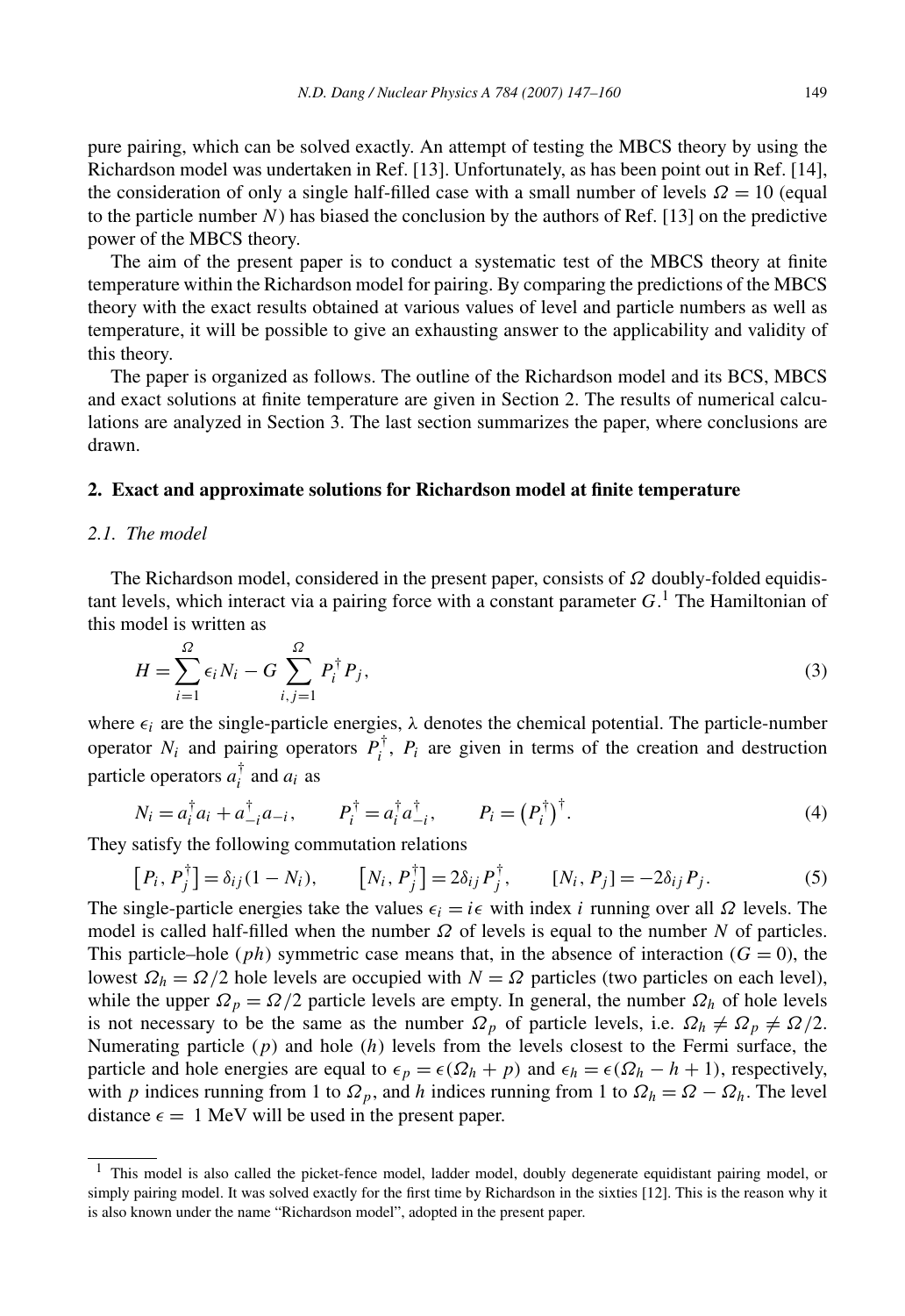# *2.2. Exact solutions*

There exist several methods of solving exactly the pairing problem described by the Hamiltonian (3). They include the Richardson's method [12], the infinite-dimensional algebras in Ref. [15], or the recently proposed exact-pairing (EP) method [16], which amounts to a direct diagonalization in the Fock space. The latter is used in the present paper because of its simplicity. By noticing that the pairing Hamiltonian (3) does not affect unpaired particles, leaving them stationary on given levels, the EP method uses these partially occupied levels, called seniority, as quantum numbers to label the levels. Each level *k* can contain  $s_k = 0$  or 1 unpaired particle. In the case of  $s_k = 1$  the unpaired particle can be on either one of two time-conjugated orbitals, which doubles the degeneracy of the resulting many-body state. Hence, in the exact solution, the pairing eigenstate with energy  $e_k$  can be labeled with the set of seniorities  $\{s_1, s_2, \ldots, s_{\Omega}\}\$  and has the degeneracy  $d_k = 2^s$ , where the total seniority  $s = \sum_k s_k$  is the total number of unpaired particles with the values  $s = 0, 2, ..., \Omega$ .

Thermodynamics is introduced into the Richardson model by averaging its exact eigenvalues  $e_k$  over a statistical ensemble. As the number  $N$  of particles in the system is fixed, the preferable choice is the canonical ensemble, which does not allow the particle-number fluctuations, but can share the total energy  $\mathcal{E}(T)$  among its possible thermodynamical states following a distribution *Z*(*β*) called the partition function at temperature  $β^{-1}$  [17,18]

$$
Z(\beta) = \sum_{k} d_k e^{-\beta e_k}.
$$
\n(6)

The total energy  $\mathcal{E}(T)$  of the system, and its heat capacity C are then defined from the partition function in a standard way as

$$
\mathcal{E}(\beta) = -\frac{\partial [\ln Z(\beta)]}{\partial \beta}, \qquad C = -\beta^2 \frac{\partial \mathcal{E}(\beta)}{\partial \beta}.
$$
 (7)

#### *2.3. BCS solutions*

By using the canonical Bogoliubov transformation from the particle operators  $a_i^{\dagger}$  and  $a_i$  to the quasiparticle ones,  $\alpha_i^{\dagger}$  and  $\alpha_i$ 

$$
a_i^{\dagger} = u_i \alpha_i^{\dagger} + v_i \alpha_{-i}, \qquad a_{-i} = u_i \alpha_{-i} - v_i \alpha_i^{\dagger}, \qquad (8)
$$

the pairing Hamiltonian (3) is written in the quasiparticle representation as [6,9]

$$
H = a + \sum_{i} b_{i} \mathcal{N}_{i} + \sum_{i} c_{i} (\mathcal{A}_{i}^{\dagger} + \mathcal{A}_{i}) + \sum_{ij} d_{ij} \mathcal{A}_{i}^{\dagger} \mathcal{A}_{j} + \sum_{ij} g_{i}(j) (\mathcal{A}_{j}^{\dagger} \mathcal{N}_{i} + \mathcal{N}_{i} \mathcal{A}_{j})
$$
  
+ 
$$
\sum_{ij} h_{ij} (\mathcal{A}_{i}^{\dagger} \mathcal{A}_{j}^{\dagger} + \mathcal{A}_{j} \mathcal{A}_{i}) + \sum_{ij} q_{ij} \mathcal{N}_{i} \mathcal{N}_{j}.
$$
 (9)

Here  $\mathcal{N}_i$  is the operator of the quasiparticle number,  $\mathcal{A}_i^{\dagger}$  and  $\mathcal{A}_i$  are the creation and destruction operators of a time-conjugate quasiparticle pair:

$$
\mathcal{N}_i = \alpha_i^{\dagger} \alpha_i + \alpha_{-i}^{\dagger} \alpha_{-i}, \qquad \mathcal{A}_i^{\dagger} = \alpha_i^{\dagger} \alpha_{-i}^{\dagger}, \qquad \mathcal{A}_i = \left(\mathcal{A}_i^{\dagger}\right)^{\dagger}.
$$
 (10)

The commutation relations for operators  $\mathcal{N}_i$ ,  $\mathcal{A}_i^{\dagger}$ , and  $\mathcal{A}_i$  are similar to those given by Eq. (5) for operators  $N_i$ ,  $P_i^{\dagger}$ , and  $P_i$ , namely

$$
[\mathcal{A}_i, \mathcal{A}_j^{\dagger}] = \delta_{ij} (1 - \mathcal{N}_i), \qquad [\mathcal{N}_i, \mathcal{A}_j^{\dagger}] = 2\delta_{ij} \mathcal{A}_i^{\dagger}, \qquad [\mathcal{N}_i, \mathcal{A}_j] = -2\delta_{ij} \mathcal{A}_i.
$$
 (11)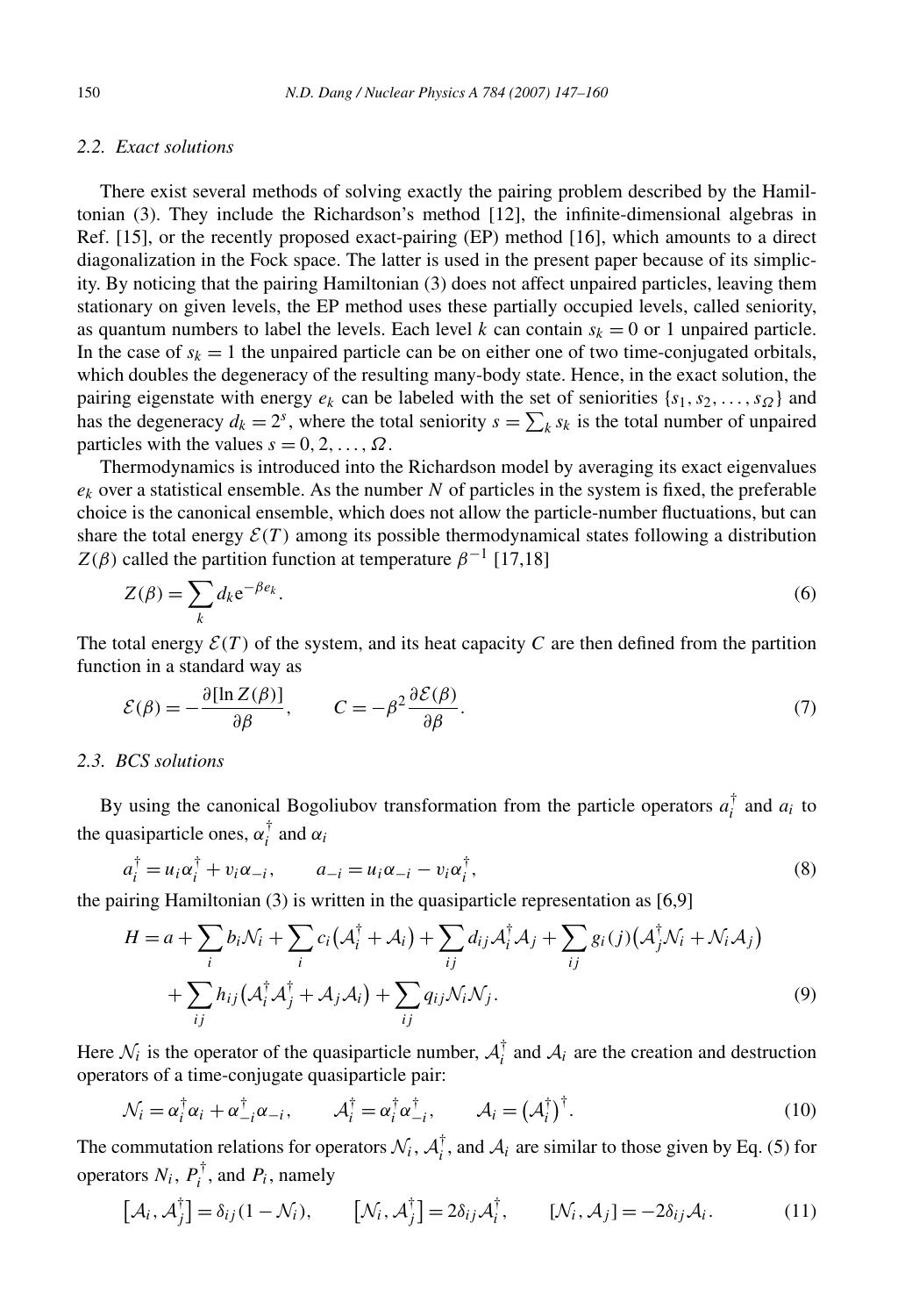The explicit expressions of the functions  $a, b_i, c_i, d_{ii}, g_i(j), h_{ii}$ , and  $q_{ii}$  in Eq. (9) in terms of the coefficients  $u_i$  and  $v_i$ , and pairing-interaction parameter *G* can be obtained from Eqs. (7)– (13) of Ref. [9] after setting the shell degeneracy  $2\Omega_i = 2$  therein. The BCS equation is a special case of the HFB equation at finite temperature. The later was derived by Goodman [3] using the variational principle, which minimizes the grand potential  $\mathbf{Q} = E - TS - \lambda N$  so that

$$
\delta \mathbf{\Omega} = 0,\tag{12}
$$

where  $E = \text{Tr}(DH)$  is the average energy, and  $S = -\text{Tr}(D \ln D)$  is the entropy. This variational principle defines a density operator  $D = \exp[-\beta(H - \lambda N)]/\mathbb{Z}$  with  $\mathbb{Z} = \text{Tr}\{\exp[-\beta(H - \lambda N)]\}$ being the grand partition function, which includes the summation over the thermodynamical states with different particle numbers *N*. In the limit with a constant pairing parameter *G* the HFB equation is reduced to the BCS equation at finite temperature. The latter is a set of two coupled sub-equations for the pairing gap  $\Delta$  and particle number  $N$ ,

$$
\Delta = G \sum_{i} \tau_i, \qquad N = 2 \sum_{i} \rho_i,
$$
\n(13)

where  $\rho_i$  and  $\tau_i$ ,

$$
\rho_i = v_i^2 + (1 - 2v_i^2) n_i, \qquad \tau_i = u_i v_i (1 - 2n_i), \tag{14}
$$

are the single-particle density and particle-pairing tensor, respectively, with the quasiparticleoccupation number  $n_i$  given by the Fermi–Dirac distribution (2), and the quasiparticle energy  $E_i = \sqrt{(\epsilon_i - \lambda)^2 + \Delta^2}$ . The internal energy  $\mathcal E$  of the system is given by

$$
\mathcal{E} = \text{Tr}\left[(\epsilon - G\rho)\rho - \Delta\tau^{\dagger}\right] = 2\sum_{i} \left(\epsilon_{i} - 2G\sum_{k} \rho_{k}\right)\rho_{i} - \frac{\Delta^{2}}{G}.
$$
\n(15)

In the standard BCS theory the contribution of  $G\rho$  to the Hartree–Fock (HF) potential, which leads to the self-energy correction  $-G \sum_i v_i^4$  in the internal energy, is often neglected.<sup>2</sup> As the result, the BCS internal energy is obtained as

$$
\mathcal{E}_{\rm BCS} = 2 \sum_{i} \epsilon_{i} \rho_{i} - \frac{\Delta^{2}}{G} = 2 \sum_{i} \epsilon_{i} \left[ (1 - 2n_{i}) v_{i}^{2} + n_{i} \right] - \frac{\Delta^{2}}{G}.
$$
 (16)

The heat capacity  $C_{BCS}$  and entropy  $S_{BCS}$  are given in a standard way as

$$
C_{\rm BCS} = \frac{\partial \mathcal{E}_{\rm BCS}}{\partial T}, \qquad S_{\rm BCS} = -2 \sum_{i} [n_i \ln n_i + (1 - n_i) \ln(1 - n_i)]. \tag{17}
$$

The use of the grand-canonical ensemble within the variational principle (12) within the HFB theory yields the generalized particle-density matrix  $R(T)$  in the form

$$
R(T) = \begin{pmatrix} \rho & \tau \\ -\tau^* & 1 - \rho^* \end{pmatrix},\tag{18}
$$

which leads to the violation of the unitarity relation in Eq. (1) [4].

 $<sup>2</sup>$  In such approximated particle-number projections like the Lipkin–Nogami method [19], the introduction of the term</sup>  $\sim \lambda_2 v_k^2$  nearly suppresses the self-energy correction  $\sim Gv_k^2$ .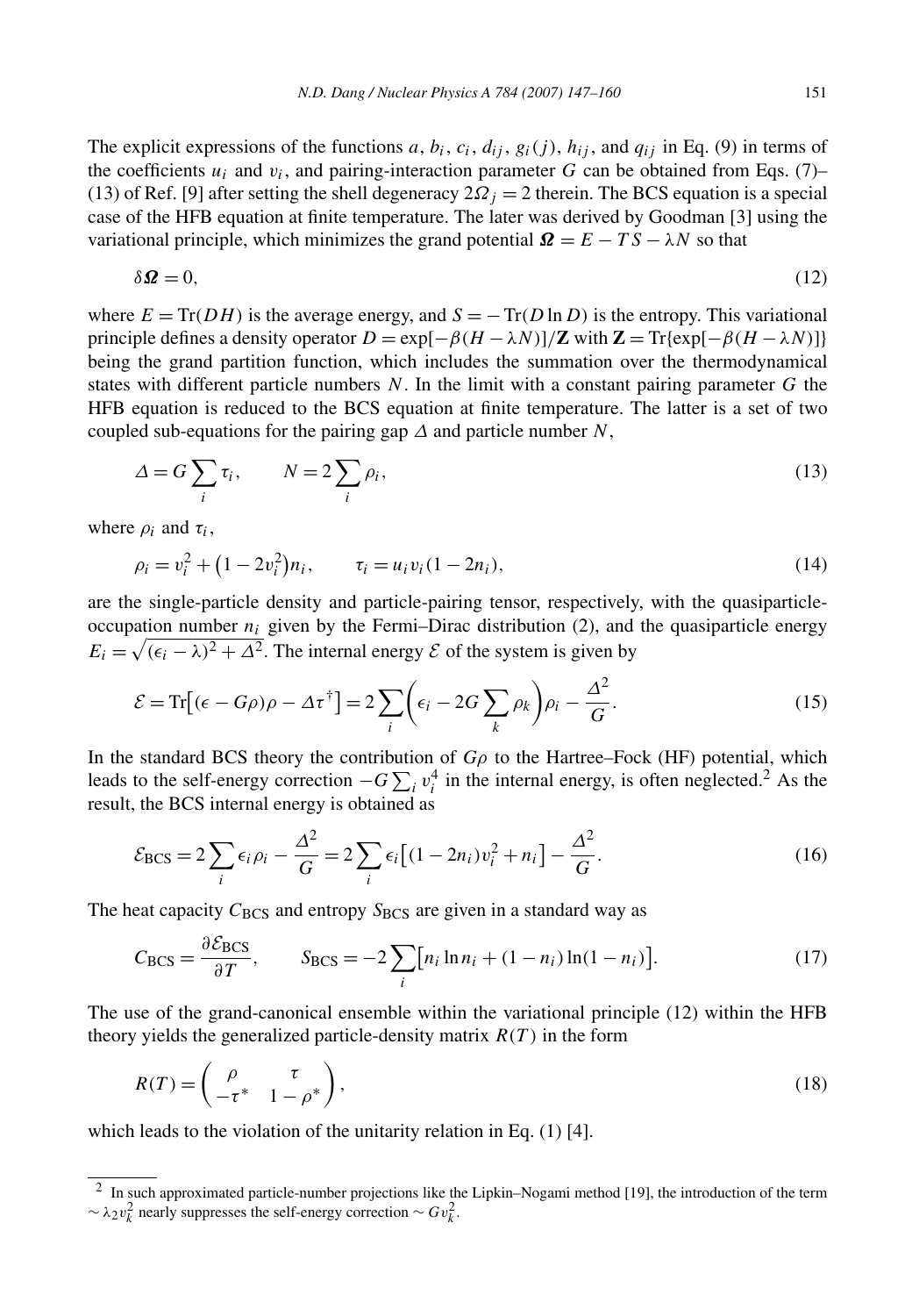# *2.4. MBCS solutions*

The MBCS theory includes the quasiparticle-number fluctuations by using the following secondary Bogoliubov transformation from quasiparticle operators,  $\alpha_i^{\dagger}$  and  $\alpha_i$ , to the modified quasiparticle ones,  $\bar{\alpha}_i^{\dagger}$  and  $\bar{\alpha}_i$ 

$$
\bar{\alpha}_i^{\dagger} = \sqrt{1 - n_i} \alpha_i^{\dagger} + \sqrt{n_i} \alpha_{-i}, \qquad \bar{\alpha}_{-i} = \sqrt{1 - n_i} \alpha_{-i} - \sqrt{n_i} \alpha_i^{\dagger}.
$$
 (19)

The derivations of the MBCS and MHFB equations are presented in detail in Refs. [9,10]. In Ref. [9], the two transformations (8) and (19) were combined into

$$
a_i^{\dagger} = \bar{u}_i \bar{\alpha}_i^{\dagger} + \bar{v}_i \bar{\alpha}_{-i}, \qquad a_{-i} = \bar{u}_i \bar{\alpha}_{-i} - \bar{v}_i \bar{\alpha}_i^{\dagger}, \qquad (20)
$$

which transforms the particle operators directly to the modified quasiparticle ones. The coefficients  $\bar{u}_i$  and  $\bar{v}_i$  of the combined transformation (20) are given as

$$
\bar{u}_i = u_i \sqrt{1 - n_i} + v_i \sqrt{n_i}, \qquad \bar{v}_i = v_i \sqrt{1 - n_i} - u_i \sqrt{n_i}.
$$
\n(21)

The Hamiltonian (3) in the modified-quasiparticle representation has the same form (9) as that of the quasiparticle one, but with the modified-quasiparticle operators  $\bar{\alpha}_i^{\dagger}$  and  $\bar{\alpha}_i$  replacing the quasiparticle ones  $\alpha_i^{\dagger}$  and  $\alpha_i$ ,  $\bar{u}_i$  and  $\bar{v}_i$  coefficients replacing  $u_i$  and  $v_i$  in the expressions for the functions *a*,  $b_i$ ,  $c_i$ ,  $d_{ij}$ ,  $g_i(j)$ ,  $h_{ij}$ , and  $q_{ij}$ . The rest of the derivation followed the same way as that for the BCS equation. The final result yields the MBCS equation in the form

$$
\bar{\Delta} = G \sum_{i} \bar{\tau}_{i}, \qquad N = 2 \sum_{i} \bar{\rho}_{i}, \qquad (22)
$$

where the modified single-particle density matrix  $\bar{\rho}_i$  and modified particle-pairing tensor  $\bar{\tau}_i$  are given as

$$
\bar{\rho}_i = \rho_i - 2u_i v_i \delta \mathcal{N}_i, \qquad \bar{\tau}_i = \tau_i - (u_i^2 - v_i^2) \delta \mathcal{N}_i.
$$
\n
$$
(23)
$$

The MBCS internal energy is given by an expression similar to that of the BCS one (16). Neglecting *Gρ*¯ from

$$
\bar{\mathcal{E}} = \text{Tr}\left[ (\epsilon - G\bar{\rho})\bar{\rho} - \bar{\Delta}\bar{\tau}^{\dagger} \right] = 2 \sum_{i} \left( \epsilon_{i} - 2G \sum_{k} \bar{\rho}_{k} \right) \bar{\rho}_{i} - \frac{\bar{\Delta}^{2}}{G},\tag{24}
$$

one obtains

$$
\mathcal{E}_{\text{MBCS}} = 2 \sum_{i} \epsilon_{i} \bar{\rho}_{i} - \frac{\bar{\Delta}^{2}}{G} = 2 \sum_{i} \epsilon_{i} \left[ (1 - 2n_{i}) v_{i}^{2} + n_{i} - 2u_{i} v_{i} \sqrt{n_{i} (1 - n_{i})} \right] - \frac{\bar{\Delta}^{2}}{G}, \quad (25)
$$

where the modified quasiparticle energy  $\bar{E}_i \equiv \sqrt{(\epsilon_i - \bar{\lambda})^2 + \bar{\Delta}^2}$  replaces the quasiparticle energy  $E_i$  in the expression for the quasiparticle-occupation number  $n_i$ . The heat capacity and entropy are calculated within the MBCS theory using the same expressions as given in Eq. (17), where  $\mathcal{E}_{\text{BCS}}$  and  $n_i(E_i)$  are replaced with  $\mathcal{E}_{\text{MBCS}}$  and  $n_i(\bar{E}_i)$ , respectively.

These results clearly show that the MBCS equation indeed takes the quasiparticle-number fluctuations  $\delta N_i$  on all *i*th orbitals into account. In Ref. [10], by generalizing of the secondary Bogoliubov transformation (19), the MHFB equation was derived using the variational principle in the same way as for the derivation of the HFB equation at finite temperature [3]. In the limit of constant pairing interaction *G* of the obtained MHFB equation one recovers the MBCS equation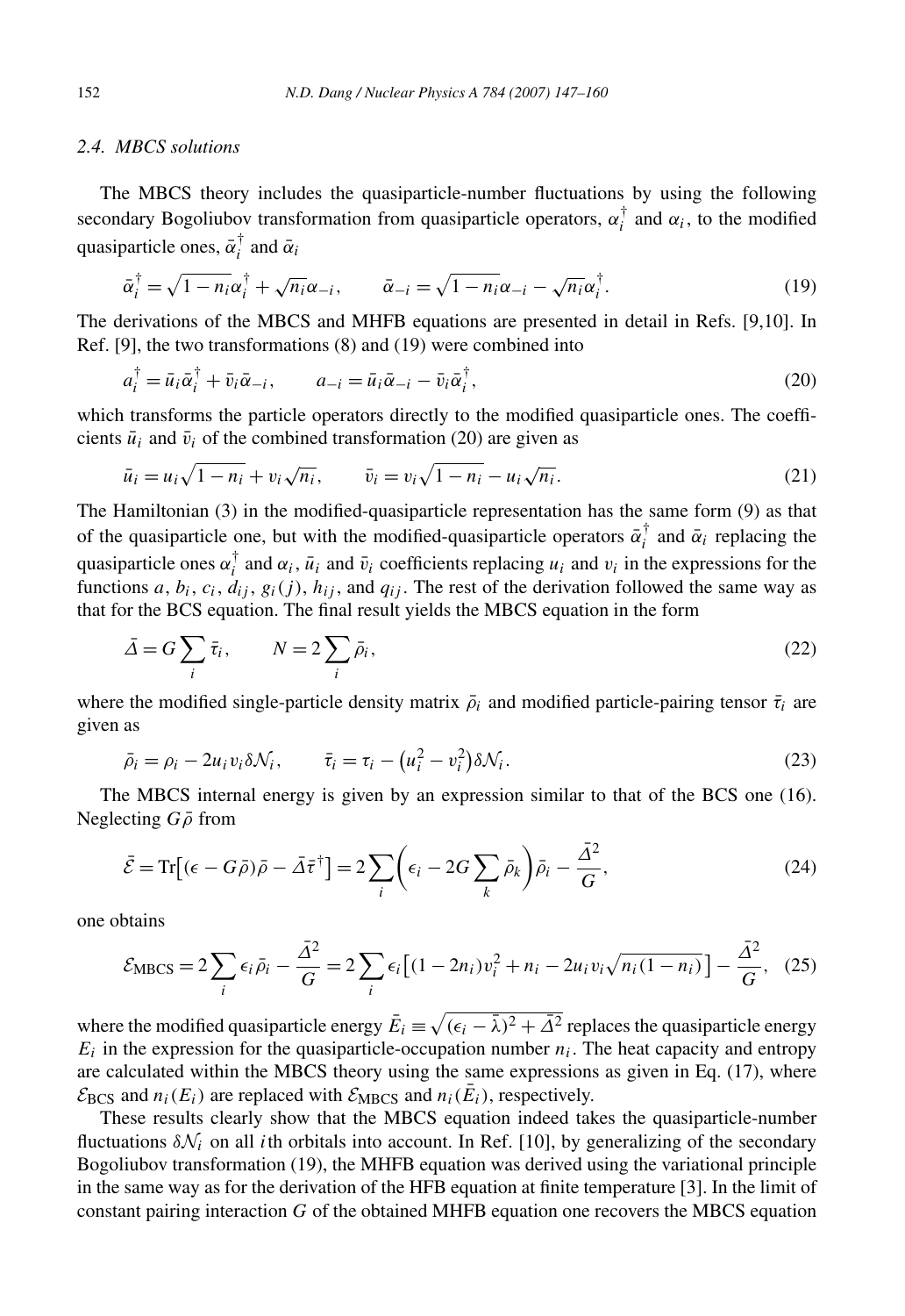(22) above. In the same Ref. [10] it has been also proved that the MHFB theory restores the unitarity relation  $\bar{R}^2(T) = \bar{R}(T)$  for the modified generalized particle-density matrix  $\bar{R}(T)$ , in which the single-particle density  $\rho$  and particle-pairing tensor  $\tau$  are replaced with their modified partners,  $\bar{\rho}$  and  $\bar{\tau}$ .

An important feature of Eq. (22) is that the MBCS gap  $\overline{\Delta}$  is a sum of a quantal part  $\Delta =$ *G*  $\sum_i$  *τ<sub>i</sub>* and a thermal part *δ*  $Δ$ 

$$
\delta \Delta = G \sum_{i} \delta \Delta_{i}, \quad \delta \Delta_{i} = -G \big( u_{i}^{2} - v_{i}^{2} \big) \delta \mathcal{N}_{i}.
$$
\n
$$
(26)
$$

The latter contains the factors  $-(u_i^2 - v_i^2)$ , and therefore can be positive- or negative-definite depending on the structure of the single-particle space. As a result, in the extreme case when  $|\delta\Delta| \gg \Delta$ , the MBCS gap  $\overline{\Delta}$  can increase with *T* at high *T* if  $\delta\Delta > 0$ , or become negative if *δΔ <* 0. A test-example for such case with the Woods–Saxon spectrum for neutrons in 120Sn was analyzed in Ref. [10]. This sets the criterion of applicability of the MBCS, which requires that the single-particle space used in practical calculations should be sufficiently large so that the line-shape of  $\delta \mathcal{N}_i$  as a function of the single-particle energies  $\epsilon_i$  is symmetric with respect to the Fermi surface. The reason of why this works has been analysed in detail in Section IV.A.1 of Ref. [10], where Fig. 1(f) shows that a symmetric line shape of  $\delta \mathcal{N}_i$  ultimately leads to a large cancellation of the positive and negative wings in  $\delta\Delta_i$  (see Fig. 2(b) therein). As a result |*δΔ*| becomes smaller than *Δ* so that the MBCS gap *Δ*¯ remains always positive. This criterion of applicability of the MBCS theory is examined in the next section by analyzing the results of numerical calculations carried out within the Richardson model.

### **3. Numerical analysis**

#### *3.1. Half-filled case: Ω* = *N*

The BCS equation (13) and MBCS equation (22) were numerically solved at finite temperature. The solid lines in Fig. 1(a) represent the MBCS gaps as functions of *T* , which are obtained



Fig. 1. (a) Pairing gaps for *Ω* = *N* as functions of temperature. The dotted line denotes the BCS gap obtained at *N* = 100. The solid lines represent the MBCS gaps obtained at *N* = 6, 8, 10, 12, 14, 16, 18, 20, 30, 40, 50, 60, 70, 80, 90 and 100, where a solid line, which is extended to a higher *T*<sub>M</sub> (see (b)), corresponds to a larger value of *N*. The dashed line at  $N = 6$  shows the part of the MBCS gap, which increases with *T* due to the limitation of the configuration space as discussed in the text. (b) Values  $T_M$  (full dots), starting from which the MBCS gap increases with *T* due to the limitation of the configuration space, plotted against the particle numbers  $N = \Omega$ . The dashed line connecting these values is drawn as an eye-guide line.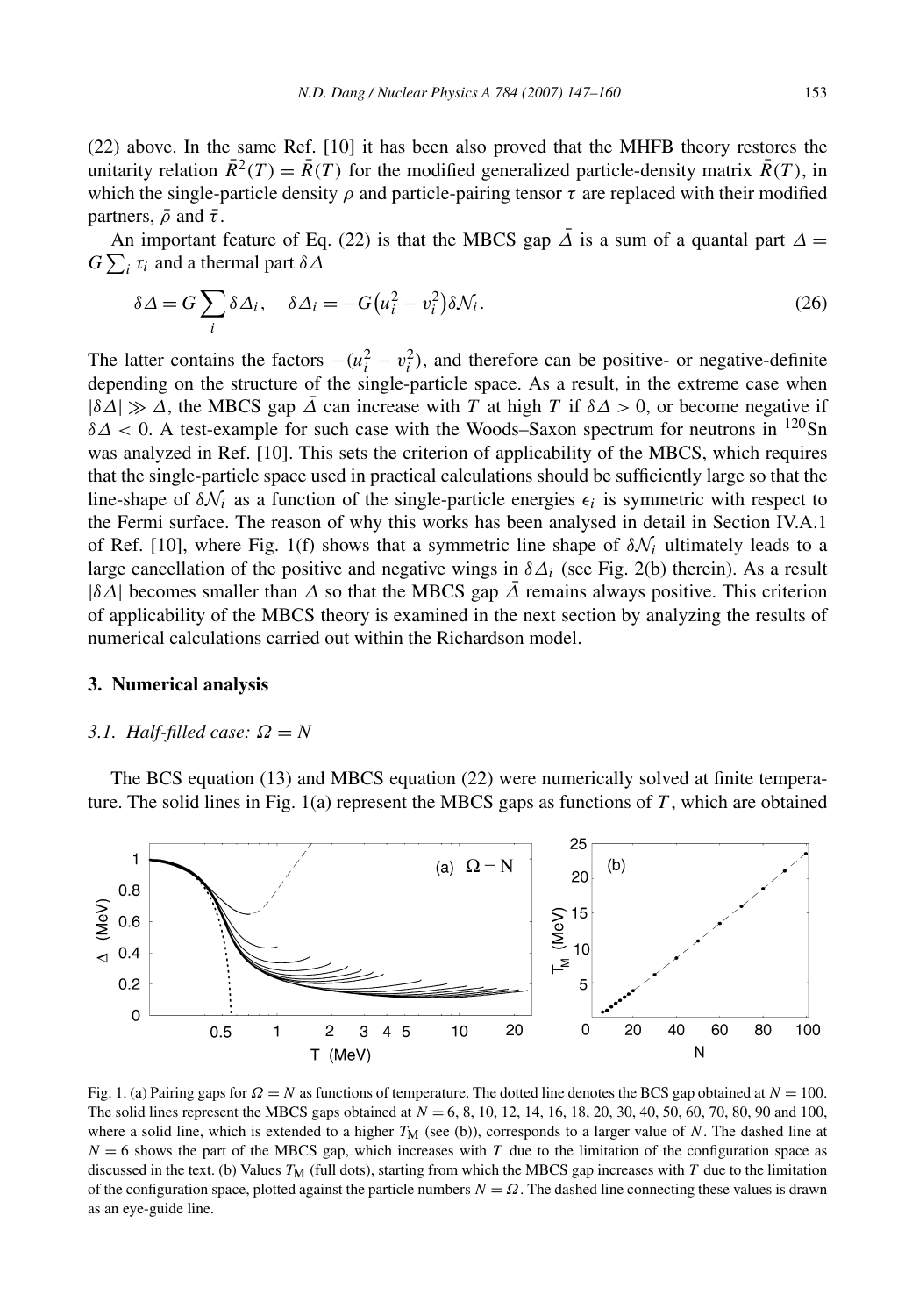using the 16 values for pairing-interaction parameter  $G = 0.55, 0.48, 0.435, 0.403, 0.38, 0.361$ , 0.346, 0.334, 0.295, 0.272, 0.256, 0.2445, 0.236, 0.2285, 0.225, and 0.2175 MeV at *Ω* = *N* = 6, 8, 10, 12, 14, 16, 18, 20, 30, 40, 50, 60, 70, 80, 90, and 100, respectively. These values of *G* were chosen so that the BCS gap  $\Delta$  and MBCS gap  $\overline{\Delta}$  remain equal to 1 MeV at  $T = 0$ . The BCS gap *Δ* sharply drops with increasing *T* and collapses at *Tc*, which signals the SN phase transition. The value of  $T_c$  increases slightly with *N* from 0.55 at  $N = 6$  to 0.58 MeV at  $N = 100$ , i.e. remains close to the value 0.567 MeV for the infinite systems. Therefore in Fig. 1(a) only the BCS gap obtained for  $N = 100$  is shown as the dotted line. In difference with the BCS gap, the MBCS gap  $\overline{\Delta}$  remains finite at all *T*. The solid lines in Fig. 1(a) show that the MBCS gap  $\overline{\Delta}$ first decreases monotonously with increasing *T* up to a certain value  $T_M$ . At  $T > T_M$  an abrupt increase of the MBCS with *T* is seen for all *N*. To avoid the figure getting clumsy, this sharp increase of the MBCS is shown as the dashed line only for the case with  $N = 6$ . The value of  $T_M$ increases with *N* almost linearly as shown in Fig. 1(b) from  $T_M \simeq 0.7$  MeV at  $N = 6$  to around 24 MeV at  $N = 100$ .

Shown in Fig. 2 are the values of quasiparticle-number fluctuation  $\delta N_i$  obtained at various particle numbers *N* and temperatures  $T \leq T_M$ . For  $N \leq 14$  the line shape of  $\delta N_i$  quickly becomes asymmetric at rather low  $T_M$  as shown by the thin solid lines in Fig. 2(a)–(e). With increasing N, the line shape of  $\delta \mathcal{N}_i$  becomes asymmetric at a much higher  $T_M$  as shown in Fig. 2(f)–(j). This explains why, for large *N*, the MBCS theory works well up to very high *T* even in the half-filled case, as has been shown in Fig. 1 and discussed above. For  $N \leq 14$ , the internal energies predicted by the MBCS theory at  $T \leqslant T_M$  are still closer to the exact results than those offered by the BCS theory, as shown in Fig. 3.

#### *3.2.* Asymmetric case with  $\Omega = N + 1$

The thick-solid lines in Fig.  $2(a)$ –(e) clearly demonstrate how adding one more valence level  $(Q = N + 1)$  restores the symmetry in the line shape of  $\delta N_i$ . As a result, the MBCS theory produces a long tail in the pairing gap  $\overline{\Delta}$  up to much higher *T* for all  $N \leq 14$ , as shown in Fig. 4. Consequently, reasonable internal energies are obtained within the MBCS theory up to  $T \sim 4-5$  MeV, as shown in Fig. 5, in better agreement with the exact results as compared to those predicted by the BCS theory.

The signature of the SN phase transition can be checked by examining the heat capacities *C* as functions of *T*, which are shown in Fig. 6. At the same pairing-interaction strength  $G = 0.4$  MeV, the BCS theory predicts a sharp peak of divergence of  $C$  at  $T_c$  as the manifestation of a secondorder phase transition (dotted lines). Meanwhile, the exact results for *C* (thin-solid lines) do not have any singularity at all *T* . The predictions by the MBCS theory go in between these two limits. At a small particle number,  $N = 8$ , the quasiparticle-number fluctuations are so strong that they completely wash out the phase-transition peak. As *N* increases, the peak starts to show up, which becomes comparable with that predicted by the BCS theory at  $N = 14$ . At high *T*, both the BCS and MBCS theories predict almost the same values for *C*, which are slightly smaller than the exact ones. At  $T > T_c$ , one also notices a large bump in *C* around  $T \simeq 1-2$  MeV, beyond which *C* decreases with increasing *T* . This bump is the so-called Schottky anomaly, which is caused by the small configuration space. As shown in Fig. 7, with enlarging the configuration space by increasing  $\Omega$  (= *N*) this bump in *C* is pushed up to higher *T* until its complete disappearance at large *N* within the entire interval  $0 \le T \le 5$  MeV.

It is worth mentioning that, since the results in Fig. 7 are obtained by using reduced values of *G* to maintain the value for the gap  $\Delta(0) = 1$  MeV, i.e. within a reasonable range for the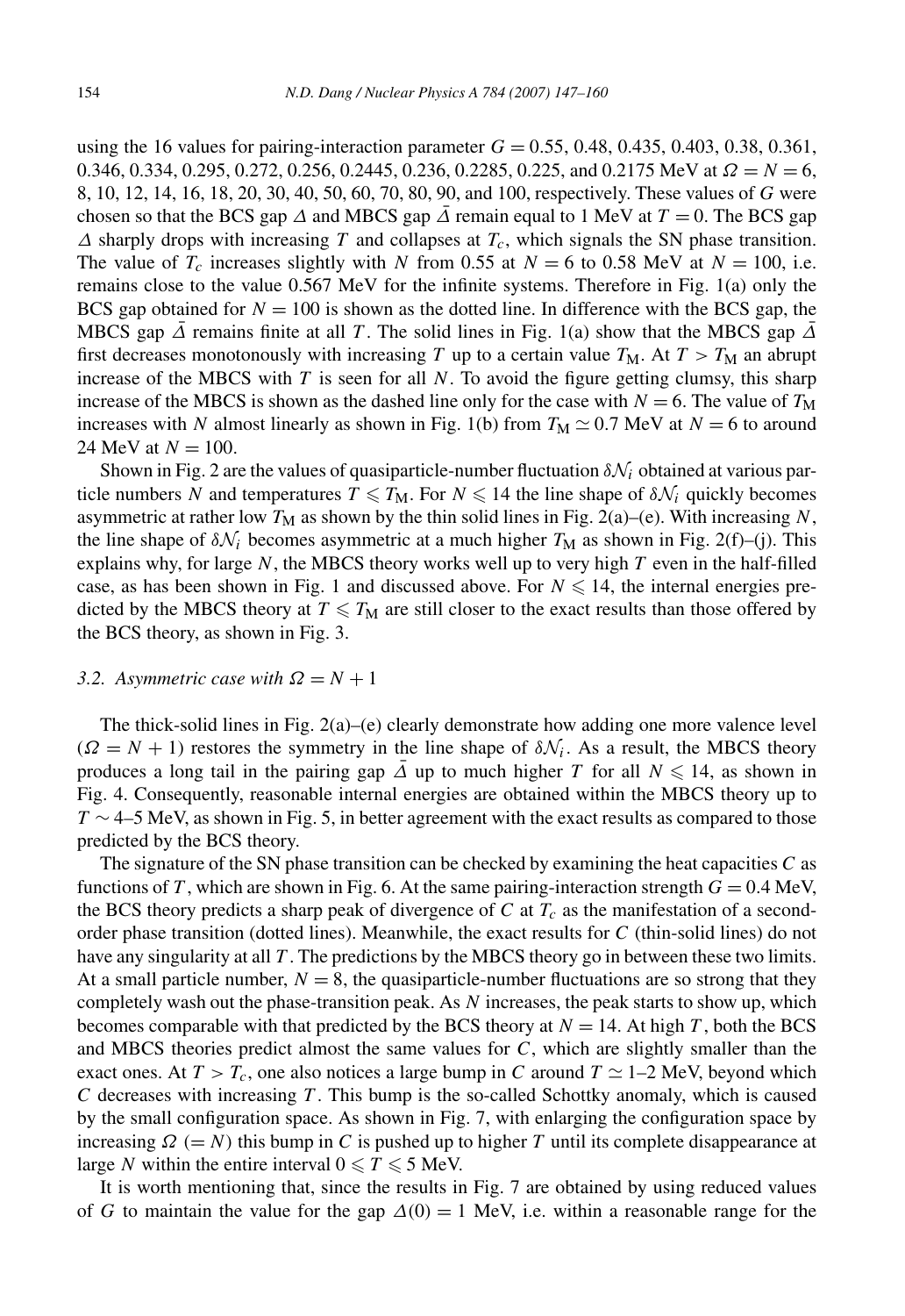

Fig. 2. Quasiparticle-number fluctuation  $\delta N_i$  versus single-particle energies  $\epsilon_i - \lambda_{T=0}$  at several particle numbers *N* and temperatures *T*. The thin- and thick-solid lines denote the results obtained with  $\Omega = N$  and  $\Omega = N + 1$ , respectively (The lines connecting discrete values at  $\epsilon_i - \lambda_{T=0}$  are drawn to guide the eye.) The results for  $N \le 14$  are obtained using  $G = 0.4$  MeV, while those for larger *N* are obtained using reduced values of *G* as described in the text. The results in (a)–(e) are obtained at the values of  $T$  (in MeV) shown at the lines, while those in (f)–(i) are obtained with increasing  $T$ in step of  $\Delta T = 0.4$  MeV from  $T = 0.2$  MeV to the value indicated at the top line in each panel.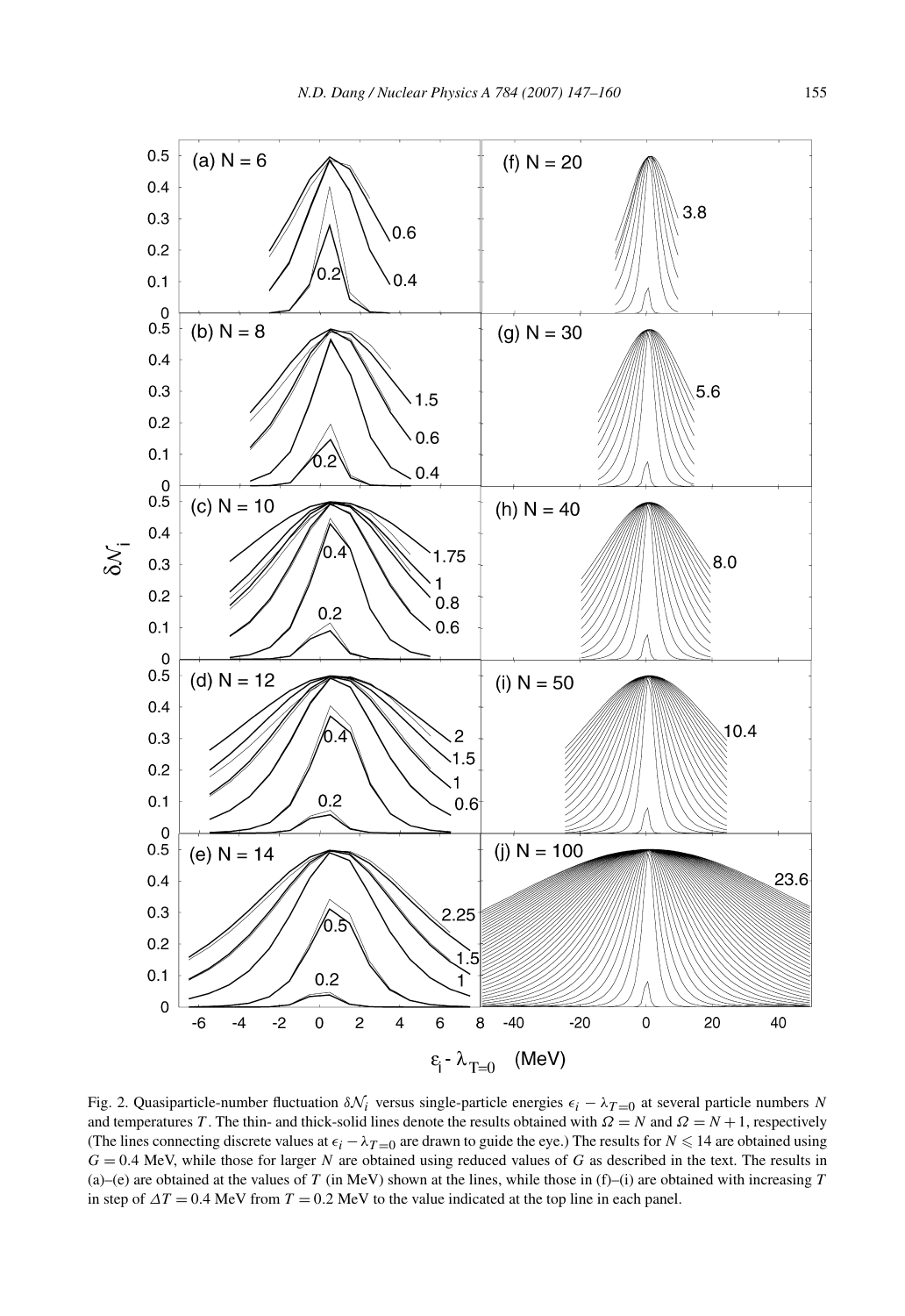

Fig. 3. Internal energies  $\mathcal E$  within BCS (dotted lines), MBCS (thick solid lines), and exact energies (thin solid lines) for  $\Omega = N$  as functions of *T* at several values of *N* ( $G = 0.4$  MeV). A quantity equivalent to the self-energy term  $-G \sum_i v_i^4$ , not included in the BCS and MBCS theories, has been subtracted from the exact energies.



Fig. 4. Pairing gaps within BCS (dotted lines) and MBCS (solid lines) for  $\Omega = N + 1$  as functions of temperature at  $N \le 14$ , as shown atop the lines ( $G = 0.4$  MeV).



Fig. 5. The same as in Fig. 3 but for  $\Omega = N + 1$ .

realistic pairing gap at  $T = 0$ , although thermal fluctuations in the quasiparticle number indeed smooth out the sharp SN phase transition, a remnant of this phase transition can still be seen as shown by the small peak in the temperature-dependence of the heat capacity *C* at around *Tc*. Meanwhile, no signature for an SN phase transition is seen in the exact results. Such discrepancy should be interpreted with some caution. The point is that, the exact solutions of a system with pure pairing such as those of the Richardson model do not represent a full thermalization. The seniority conservation prevents a number of particles to interact with each other. As a result, for the exact solutions, the temperature defined in different way do not agree [21,22]. Occupation numbers generally are not described by the Fermi–Dirac distribution, especially at low *T* , where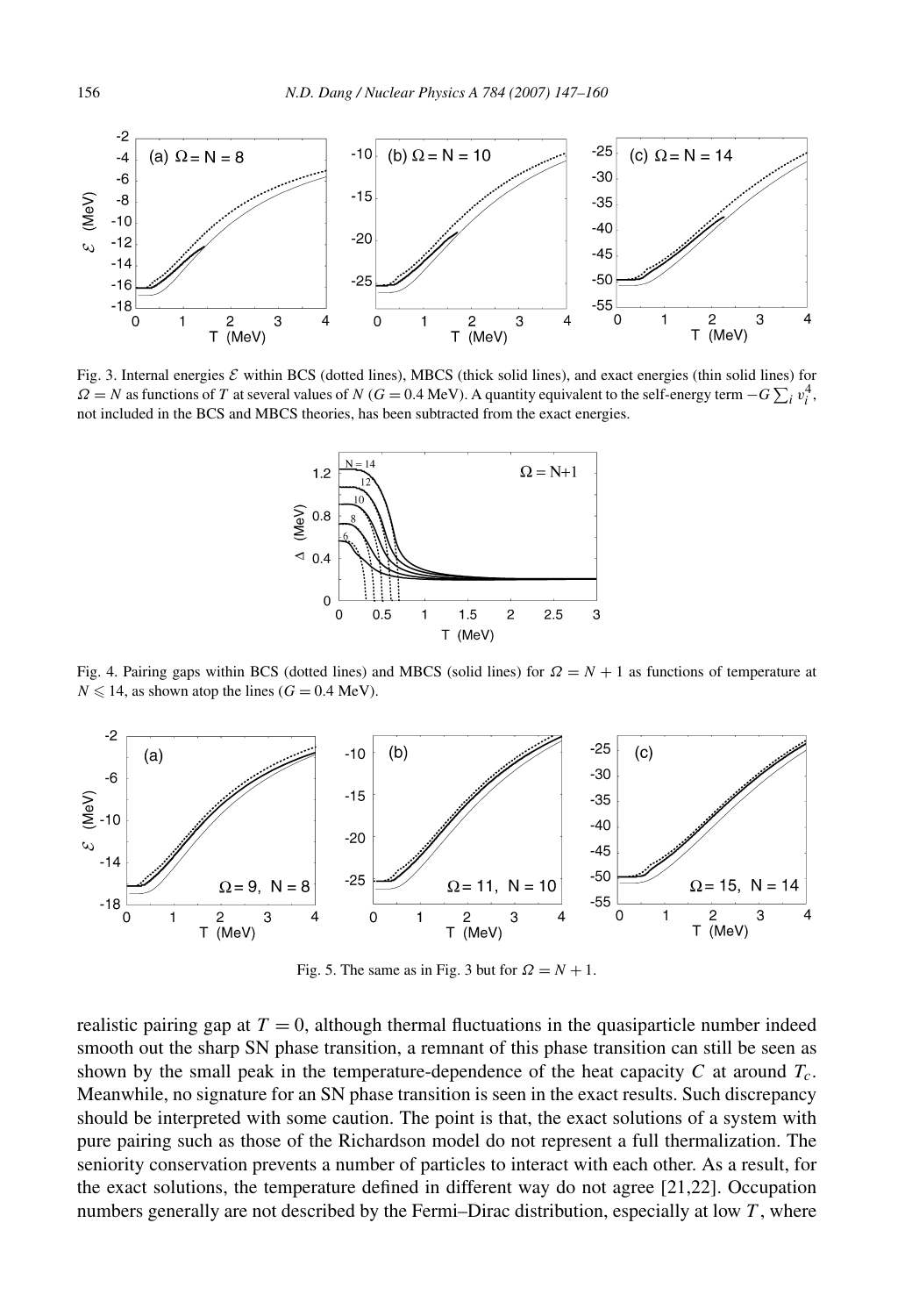

Fig. 6. Heat capacities for  $\Omega = N + 1$  as functions of *T* at several *N* ( $G = 0.4$  MeV). Notation are as in Fig. 3.



Fig. 7. Heat capacities for  $\Omega = N$  as functions of *T* at  $N = 30, 50$ , and 100, obtained with reduced values for *G* so that  $\Delta(T=0) = 1$  MeV. Notation are as in Fig. 3.

the occupation numbers for the levels above the Fermi surface are still quite different from 0, and those for the levels below the Fermi surface are not close to 1. A demonstration of this feature is presented in Fig. 8, where the entropies, predicted by the BCS and MBCS theories, and the exact entropies are shown for both the  $\Omega = N$  and  $\Omega = N + 1$  cases. For the half-filled case, the MBCS results are slightly closer to the exact ones at  $T \geq 1$  MeV, while for the asymmetric cases the BCS and MBCS results are nearly the same. In all cases, there is a remarkable agreement between the BCS and MBCS predictions with the exact results at *T >* 1 MeV. One can, however, see that, at  $T = 0$ , the exact entropy is still positive because the exact occupation numbers are neither 0 nor 1. On the other hand, it is well known that the BCS theory violates the particle number. The inclusion of the quasiparticle-number fluctuation within the MBCS theory removes only a part of this artifact, namely that caused by thermal fluctuations, but does not resolve the problem of particle-number violation in the BCS-based theories.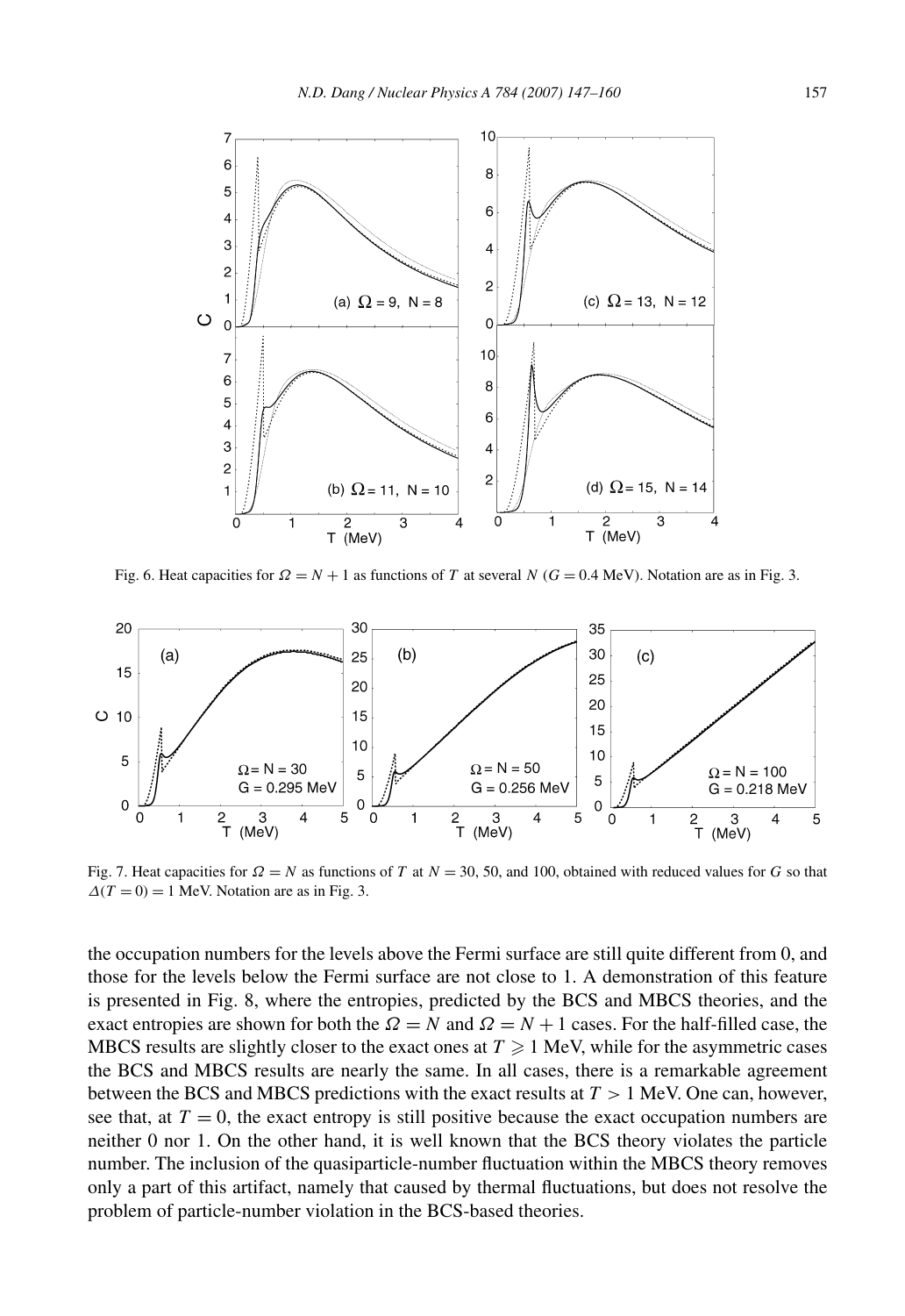

Fig. 8. Entropies *S* as functions of *T* ( $G = 0.4$  MeV). Notations are as in Fig. 3.

From the discussion above it can be seen that a comparison between the MBCS gap  $\overline{\Delta}$  and the exact values at finite  $T$  is, generally speaking, not a simple task. First of all, there is no pairing gap per se in the exact solutions. The superfluid pairing field can be well separated from the mean field when the concept of the latter works well, namely in heavy systems where  $N$  is large. However, for large *N* the exact solutions weighed up to high temperature are impracticable. Second, at small *N*, where exact solutions are feasible, the particle-number violation in the BCS-based theories can be a serious problem. The cure for this problem is to carry out the exact particle-number projection. Unfortunately a rigorous mean-field approximation at finite *T* , exactly projected before variation, is again impracticable [20]. An approximated particle-number projection at  $T \neq 0$  is possible within the context of the Lipkin–Nogami method [6] or staticpath approximation (SPA) [7,20], and should be applied on top of the MBCS theory. By carrying out such a study in the future, more conclusive results can be drawn on whether the SN phase transition is completely washed out or there is still a remnant of it in finite systems.3

In the meantime, a qualitative comparison can be still carried out by extracting a gap-like quantity from the exact total energy. This is done here by subtracting the first term at the righthand side of Eq. (25) from the energy  $\mathcal{E}(\beta)$  (7) so that the remaining part  $\mathcal{E}'(\beta)$ , after being corrected by the self-energy term  $-G \sum_i v_i^4$  and the effect of residual interaction (see Eq. (24) of Ref. [6]), can be compared with  $-\bar{\Delta}^2/G_{\text{eff}}$ , where  $G_{\text{eff}} = G(1 + 1/\delta N^2)$  is the renormalized pairing parameter to approximately take into account the effect of approximated particle-number projection following Ref. [23]. The particle-number fluctuations  $\delta N^2 = 4 \sum_i \bar{u}_i^2 \bar{v}_i^2$  are calculated projection following Ref. [25]. The particle-humber includitions  $\delta N = 4 \sum_i u_i v_i$  are calculated within the MBCS theory [9]. From here a gap-like quantity can be extracted as  $\sqrt{-G_{\text{eff}}\mathcal{E}'(\beta)}$ .

<sup>3</sup> A self-consistent MBCS theory plus approximated particle-number projection within the Lipkin–Nogami method is currently under study.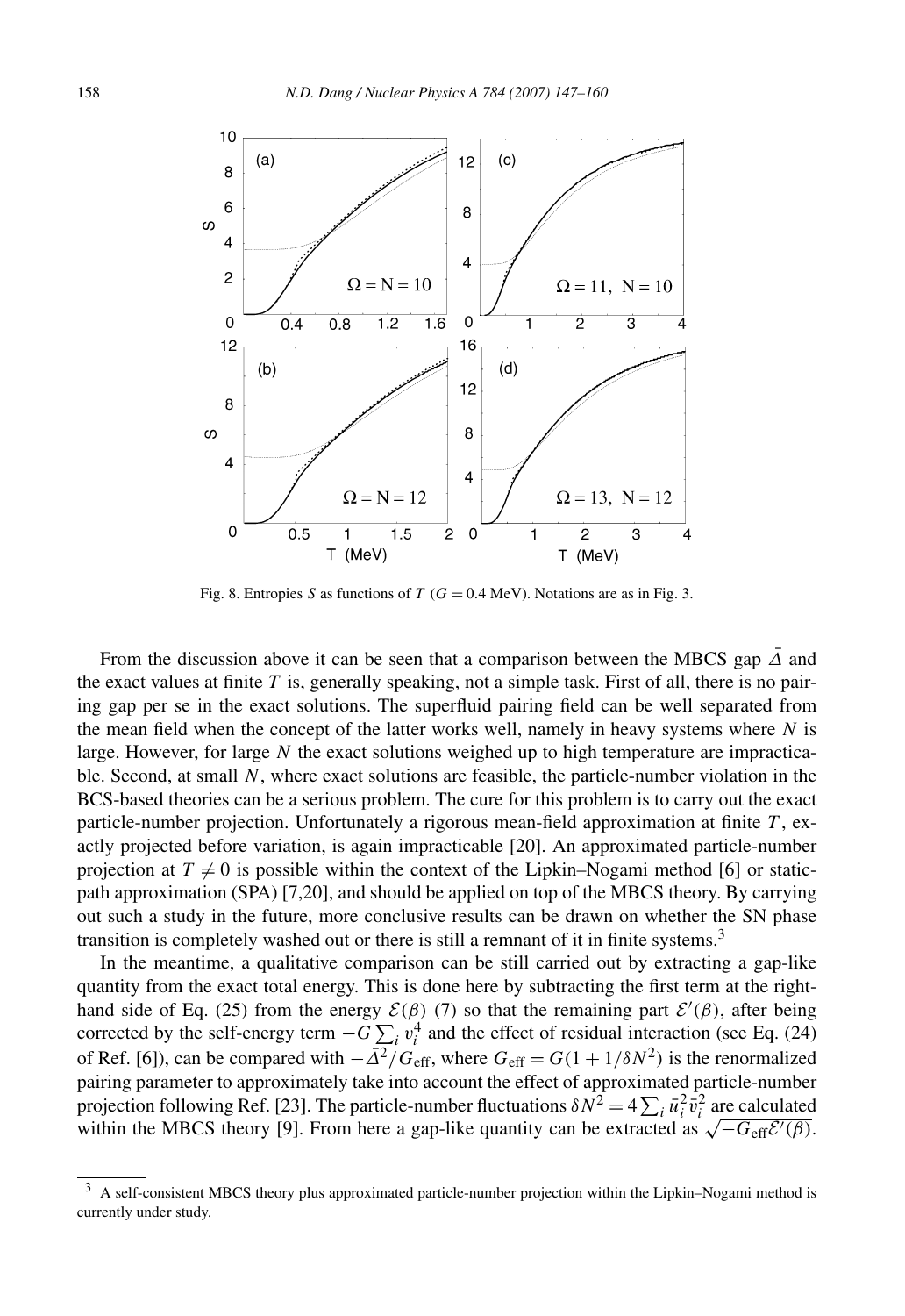

Fig. 9. MBCS pairing gap (thick line) and gap-like quantity extracted from the exact total energy (thin line) as functions of *T* for  $\Omega = N = 10$  with  $G = 0.4$  MeV (see the text for details).

This comparison is not intended to be quantitative since the approximate particle-number projection is not carried out self-consistently with solving the MBCS equation.

An illustration for this qualitative comparison is shown in Fig. 9 for  $\Omega = N = 10$  with  $G =$ 0*.*4 MeV. As the effect of particle-number projection always increases the value of the gap at  $T = 0$ , to ease the comparison, the gap-like values extracted from the exact total energy (thin line) have been scaled down by a factor of 1.25 to coincide with  $\overline{\Delta}$  at  $T = 0$ . (For comparison, this factor for neutron gaps at  $T = 0$  in realistic nuclei is around 1.25 and 1.22 for  $N = 30$  [6] and 102 [23], respectively.) Moreover, the method proposed in Ref. [23] is good when  $\delta N^2 \gg 1$ . At *T* around  $T_c$  this condition is not well satisfied (see Fig. 1 of Ref. [6], e.g.). As a result, the values extracted from the exact results become enhanced at  $T \sim 0.4{\text{-}}0.6$  MeV. Albeit being rather crude, this comparison shows that the gap-like quantity extracted from the exact total energy also decreases monotonously with increasing  $T$ , showing no signature of a sharp SN phase transition. To reduce the discrepancy at  $T > T_c$ , apart from using a self-consistent MBCS theory plus particle-number projection mentioned above, the effect of residual interaction beyond the BCS (MBCS) theory should be taken into account within the self-consistent quasiparticle RPA (SQRPA) or SPA plus SQRPA at finite temperature, which is beyond the framework of the present study.

#### **4. Conclusions**

This work presents the first systematic test of the MBC theory at finite temperature *T* by using an exactly solvable model, namely the Richardson model for pairing. The predictions given by the MBCS theory have been compared with those offered by the BCS theory and the exact results, obtained at various level numbers *Ω* and particle numbers *N*.

It is shown that the criterion of validity for the MBCS theory is fulfilled up to a temperature  $T_M$ . In the calculations using the reduced values of pairing-interaction parameter  $G$  to maintain the same pairing gap at  $T = 0$  with increasing the particle number *N*, the value of  $T_M$ increases almost linearly with  $\Omega = N$  from around 0.6 MeV ( $>\Gamma_c$ ) at  $\Omega = N = 6$  up to around 24 MeV at  $\Omega = N = 100$ . For low *N*, it is demonstrated that enlarging the configuration space by adding one more valence level, i.e.  $\Omega = N + 1$ , restores the symmetry in the line shape of the quasiparticle-number fluctuation  $\delta N_i$ . As a result, the region of applicability of the MBCS theory can be extended up to  $T \sim 4-5$  MeV even for  $N \leq 14$ . Hence, the conclusion, previously drawn from the application of the MBCS theory to realistic nuclei, is reconfirmed that the pairing gap does not collapse at *Tc* within the MBCS theory, but decreases monotonously with increasing *T* .